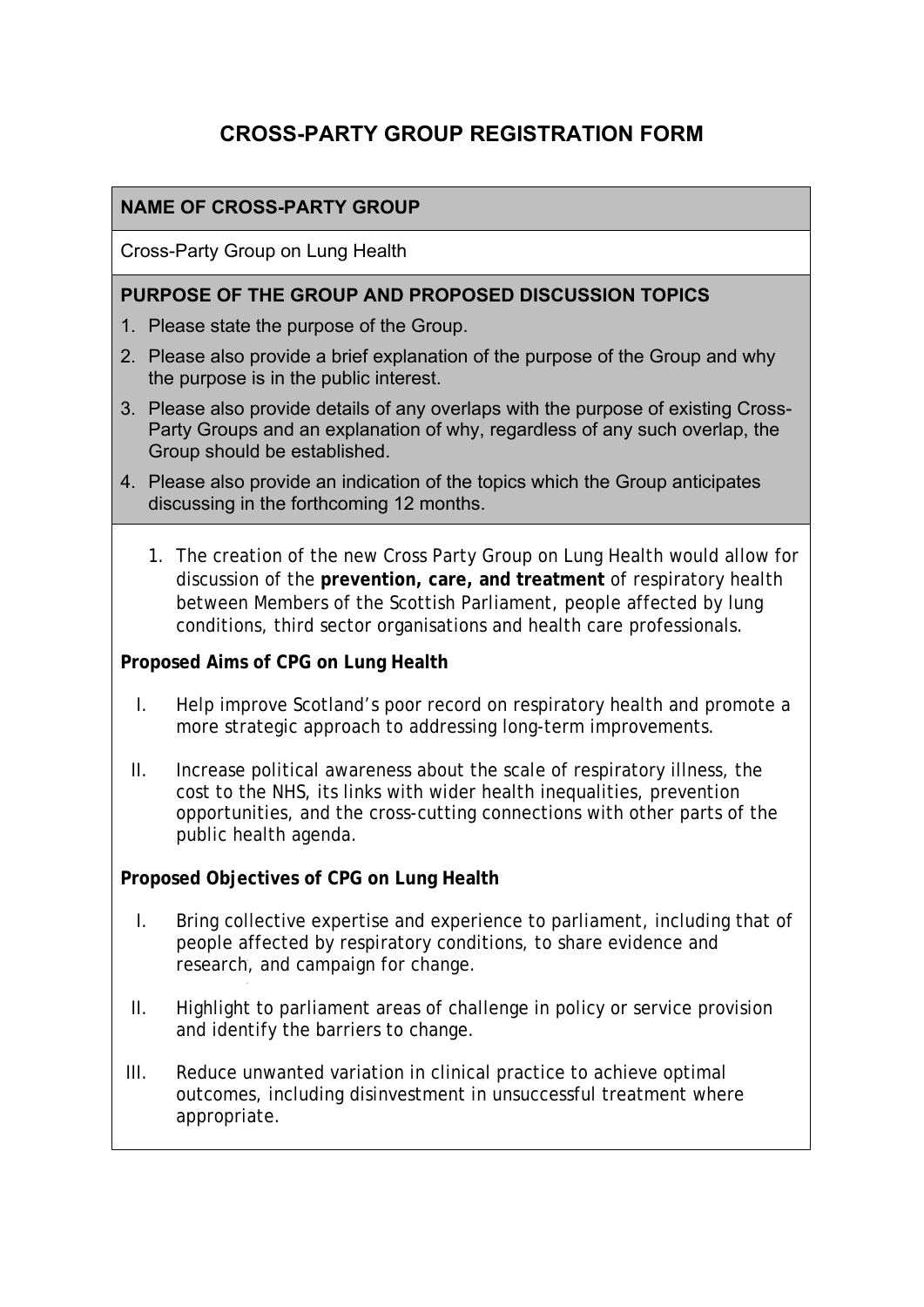- IV. Ensure government policies work to improve care and services for people with lung disease, by advising and supporting MSPs in identifying evidence-based solutions.
- V. Highlight in parliament new or emerging issues and opportunities affecting respiratory health and care.
	- 2. Scotland has one of the poorest records of lung disease in Europe, with it being the cause of death of one in five people. Unlike heart disease and stroke, lung disease is not a national clinical priority in Scotland. However the rate of deaths from lung disease is increasing – in 2015, the number of deaths from respiratory system diseases (excluding lung cancer) was greater than the number from coronary heart disease for the first time. Urban Scotland has the highest death from lung disease in the UK.

To help tackle this, respiratory health needs to be given a greater profile on the parliamentary agenda. Creating a Cross-Party Group (CPG) is the first step and is supported by Scotland's two leading charities on respiratory health, British Lung Foundation Scotland and Chest Heart & Stroke Scotland. The scale of the problem is such as that it warrants a distinct CPG which will bring together MSPs with experts and key stakeholders, including those affected by respiratory illness to look at how to drive forward change.

- 3. At present, the Scottish Parliament has Cross Party Groups that meet to discuss a range of health conditions including cancer, heart disease and stroke. However, there is no Cross-Party Group that has respiratory health as part of its remit.
- 4. Proposed topics of first 4 meetings:
	- Prevention and promotion
	- Efficiency and equity
	- Coordination and consistency of service delivery and provision
	- Digital optimisation; use of informatics and intelligence

Given the cross-cutting links, we will explore opportunities for joint meetings with other CPGs such as Health Inequalities, and Older People.

#### **MSP MEMBERS OF THE GROUP**

Please provide names and party designation of all MSP members of the Group.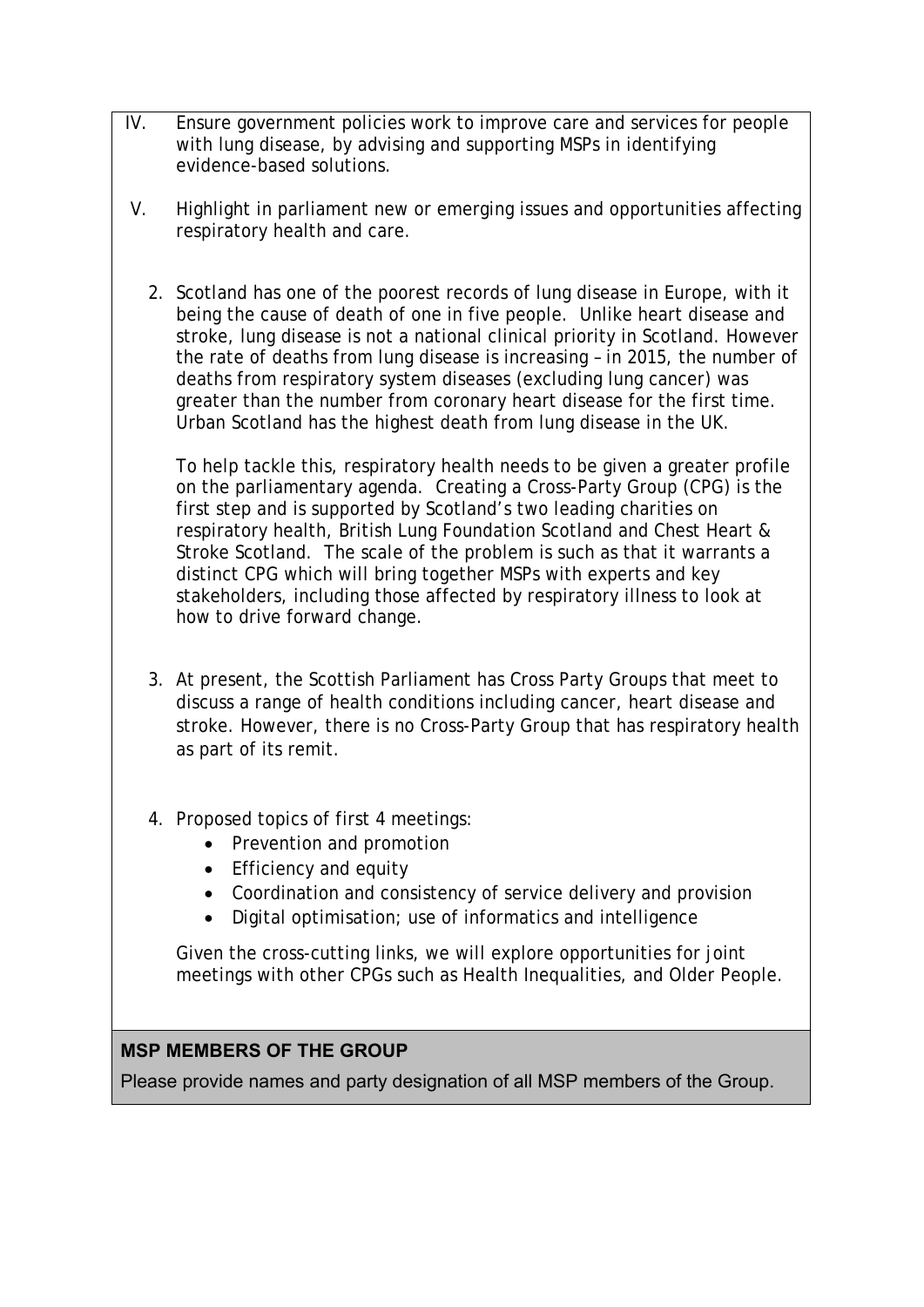Emma Harper MSP (SNP), Anas Sarwar MSP (Labour), Mark Ruskell MSP (Green), Alex Cole-Hamilton MSP (Liberal Democrat), Alexander Burnett MSP (Conservative)

### **NON-MSP MEMBERS OF THE GROUP**

For organisational members please provide only the name of the organisation, it is not necessary to provide the name(s) of individuals who may represent the organisation at meetings of the Group.

| <b>Individuals</b>          |                                                     |
|-----------------------------|-----------------------------------------------------|
| Organisations               | Asthma UK                                           |
|                             | <b>ASH Scotland</b>                                 |
|                             | <b>Breatheasy Clackmannanshire</b>                  |
|                             | <b>British Lung Foundation Scotland</b>             |
|                             | <b>Chest Heart &amp; Stroke Scotland</b>            |
|                             | <b>Community Pharmacy Scotland</b>                  |
|                             | <b>Glasgow City Integration Joint Board</b>         |
|                             | <b>Glasgow Royal Infirmary</b>                      |
|                             | <b>Health Improvement Scotland</b>                  |
|                             | <b>MND Scotland</b>                                 |
|                             | <b>National Advisory Group for Respiratory MCNs</b> |
|                             | <b>NHS Highlands</b>                                |
|                             | <b>NHS Lanarkshire</b>                              |
|                             | NHS Greater Glasgow & Clyde                         |
|                             | <b>NHS National Services Scotland</b>               |
|                             | <b>Scottish Thoracic Society</b>                    |
|                             |                                                     |
| <b>GROUP OFFICE BEARERS</b> |                                                     |

Please provide names for all office bearers. The minimum requirement is that two of the office bearers are MSPs and one of these is Convener – beyond this it is a matter for the Group to decide upon the office bearers it wishes to have. It is permissible to have more than one individual elected to each office, for example, co-conveners or multiple deputy conveners.

| Convener | Emma Harper MSP (SNP) |
|----------|-----------------------|
|          |                       |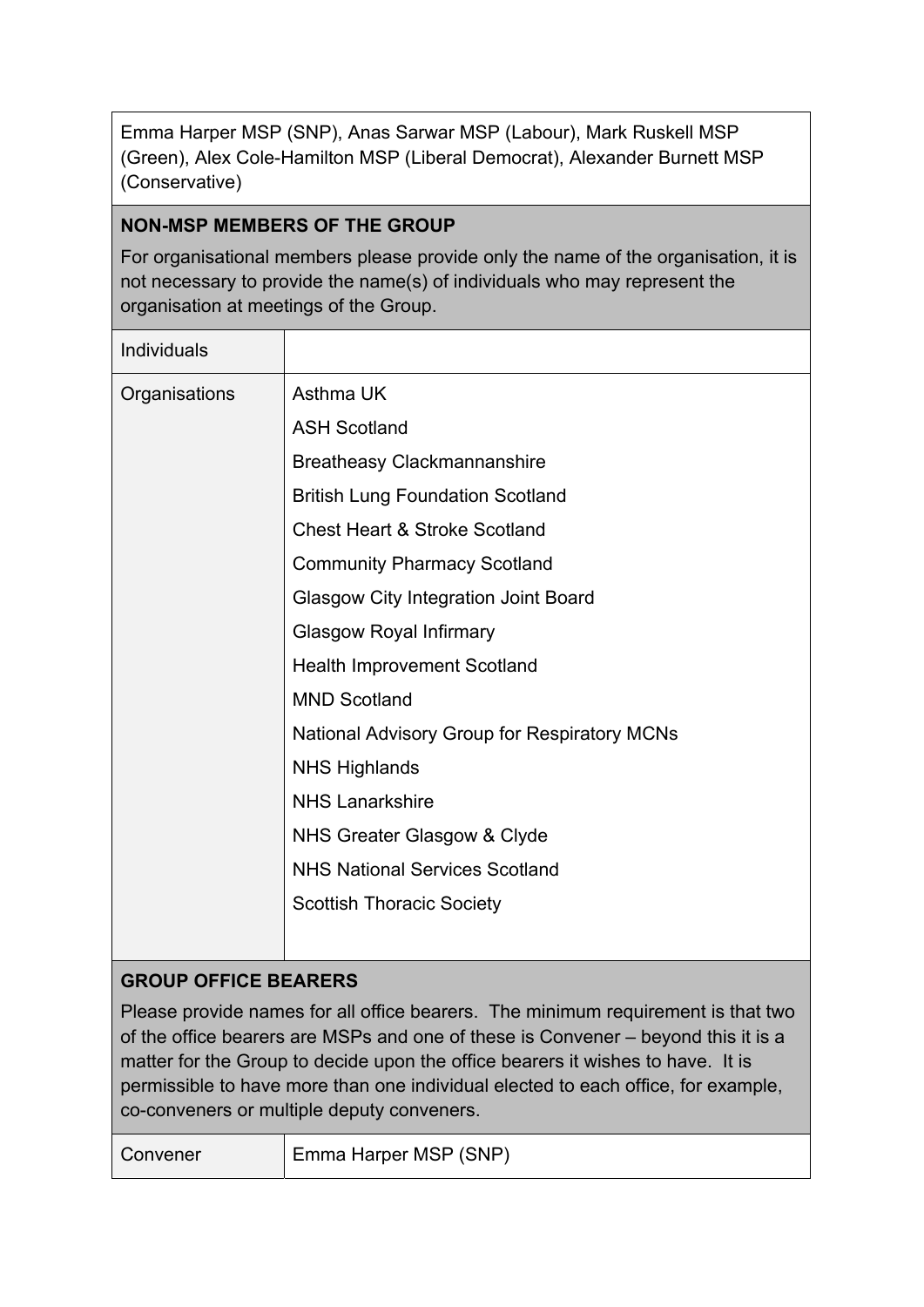| <b>Deputy Convener</b>                      | Mark Ruskell MSP (Scottish Greens)                                 |  |
|---------------------------------------------|--------------------------------------------------------------------|--|
| Secretary                                   | Chest Heart & Stroke Scotland; British Lung Foundation<br>Scotland |  |
| Treasurer                                   |                                                                    |  |
| <b>FINANCIAL BENEFITS OR OTHER BENEFITS</b> |                                                                    |  |

Please provide details of any financial or material benefit(s) the Group anticipates receiving from a single source in a calendar year which has a value, either singly or cumulatively, of more than £500. This includes donations, gifts, hospitality or visits and material assistance such as secretariat support.

*Costs for catering and secretariat support will be met by Chest Heart & Stroke Scotland and the British Lung Foundation, with an estimated catering cost of £100 per meeting.* 

*Secretariat support is estimated to comprise approximately 2 days of administrative work for each meeting of the Cross Party Group at an approximate value of £100 per day.* 

*Assuming the CPG convenes for the intended 4 meetings during a 12 month period, financial benefits received are therefore estimated at £1,200.* 

#### **SUBSCRIPTION CHARGED BY THE GROUP**

Please provide details of the amount to be charged and the purpose for which the subscription is intended to be used.

None

| <b>CONVENER CONTACT DETAILS</b> |                            |  |
|---------------------------------|----------------------------|--|
| <b>Name</b>                     | Emma Harper MSP            |  |
| Parliamentary<br>address        | M5.11                      |  |
|                                 | <b>Scottish Parliament</b> |  |
|                                 | Edinburgh                  |  |
|                                 | <b>EH99 1SP</b>            |  |
| Telephone<br>number             | 01310 3486966              |  |